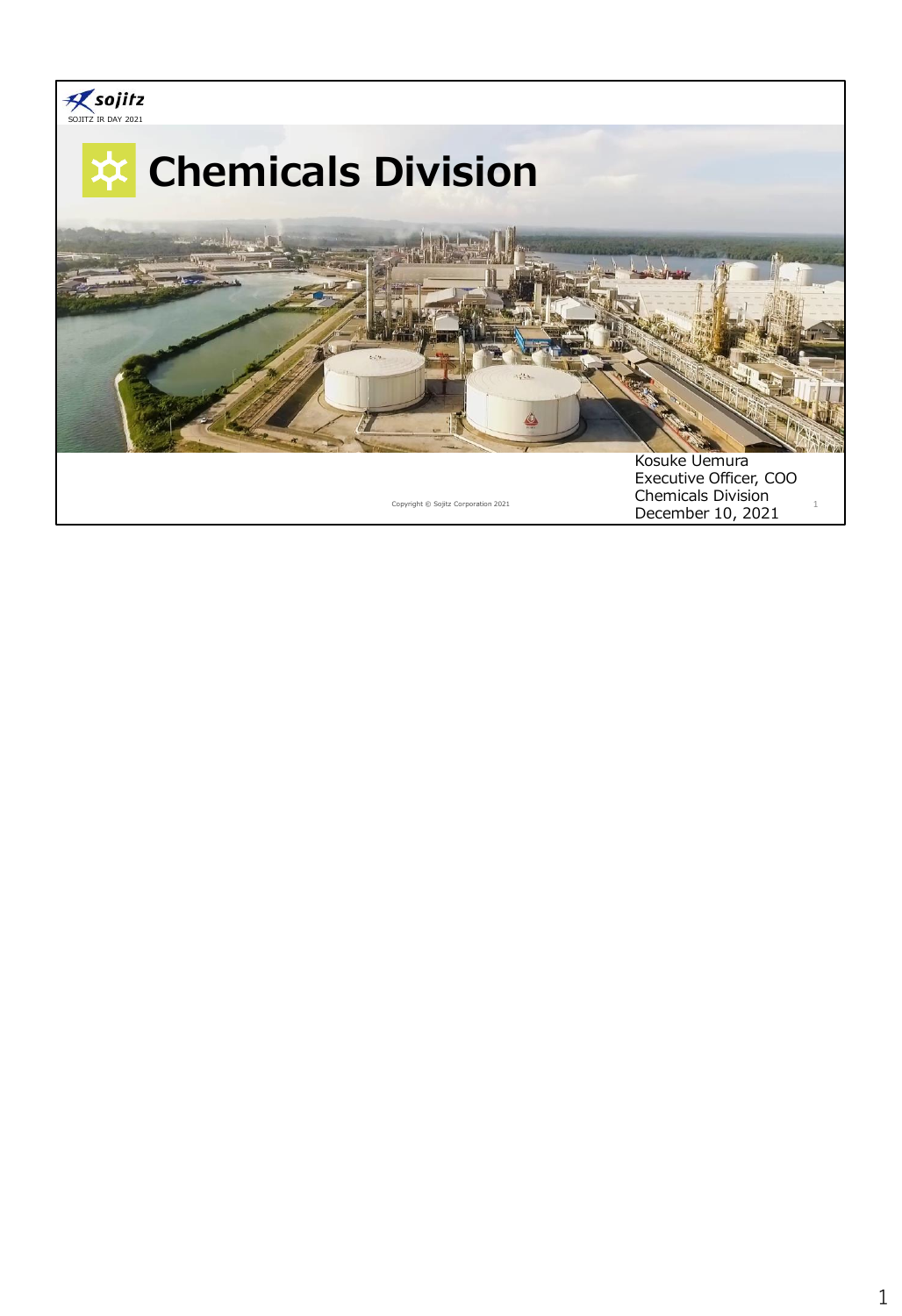#### $\mathcal{R}$  sojitz **Profile** SOJITZ IR DAY 2021



**Kosuke Uemura** Executive Officer, COO Chemicals Division

- Joined Sojitz predecessor in 1993 / Born in Hyogo prefecture
- Bachelor of Science in Agriculture, The University of Tokyo, 1993 Master of Business Administration, Southern Methodist University, 2001
- Biographical outlines
	- ⚫ Energy and Chemical Plant Division 1 (1993-1999)
	- ⚫ Energy and Chemical Project Division (2001-2002)
	- ⚫ Energy Project Dept. / Energy Development Dept. (2002-2012) -Stationed in Houston (2002-2010)
	- ⚫ LNG Department (2012-2013)
	- ⚫ Energy & Metals Division - Stationed in New York (2013-2015) -Stationed in Houston (2015-2018)
	- ⚫ General Manager, Chemicals Division,
	- Project Development Office (2018-2020)
	- ⚫ Vice COO, Chemicals Division (2020-2021)
	- COO, Chemicals Division (2021- present)

Copyright © Sojitz Corporation 2021 2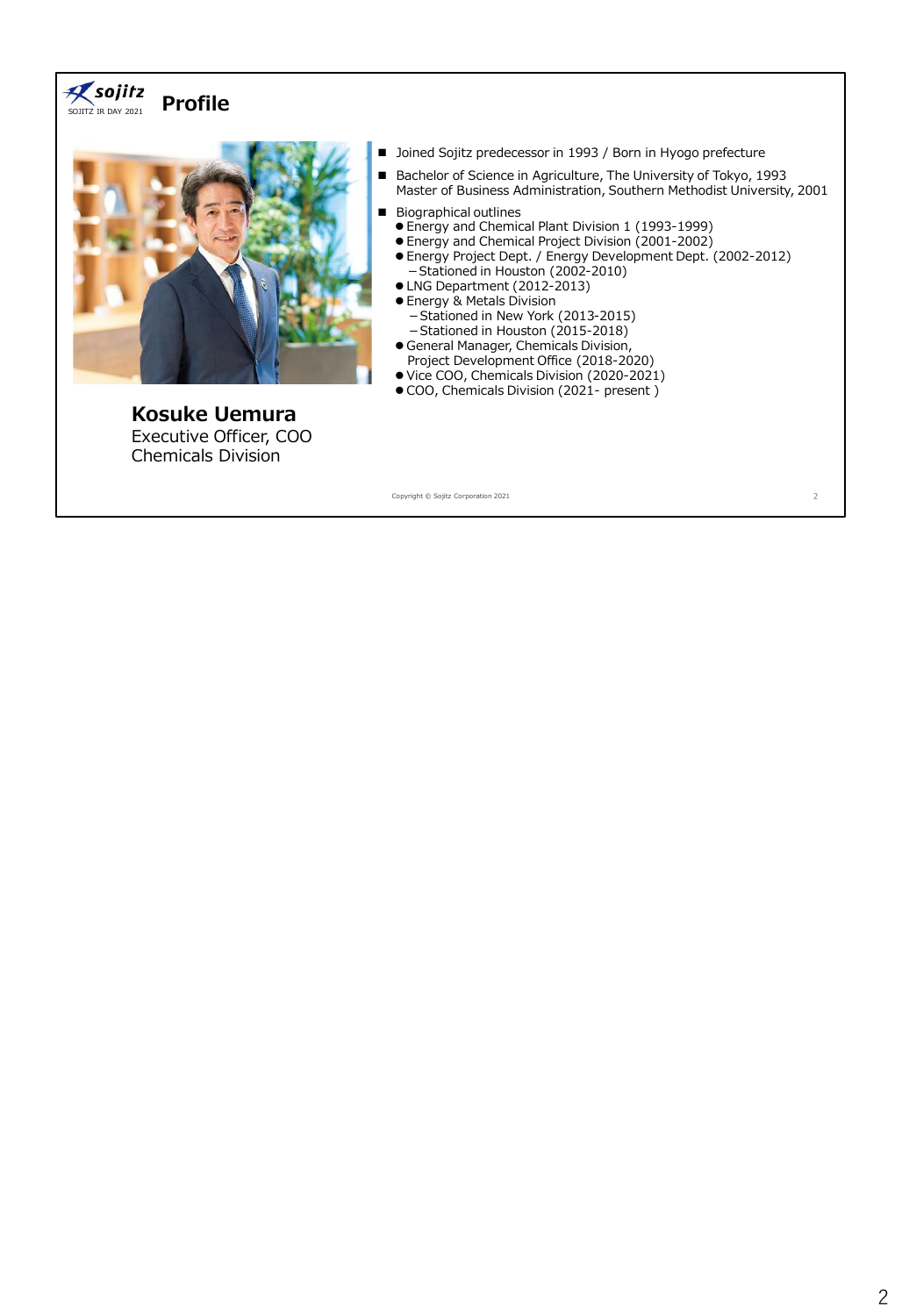

- ⚫ The Chemicals Division got its start in the trading business, through which we conducted importing and exporting to supply Japanese chemical manufacturers and users with a variety of chemical products. These products included organic and inorganic chemical materials, additives and other chemical products, plastic resins, and synthetic fibers.
- ⚫ As Japanese chemical manufacturers and users moved their production operations overseas, we too undertook a change, shifting toward trading operations centered on China and other parts of Asia.
- ⚫ We later began conducting offshore trading in Europe and the United States. The 2017 acquisition of solvadis deutschland gmbh allowed us to branch out from our prior focus on trading involving Japanese manufacturers to expand our trading activities within Europe.
- ⚫ We are also engaged in non-trading operations. For example, we are developing industrial salt operations in India and rare earth operations in Malaysia as offshoots from our trading operations.
- ⚫ Our manufacturing operations, meanwhile, include the methanol business of PT. Kaltim Methanol Industri in Indonesia and our C5 and petroleum resin business in the United States.
- ⚫ The strengths of the Chemicals Division include its customer base of over 5,000 companies, its broad lineup of chemical products, and its ability to make proposals in response to the changing business environment by combining multiple products.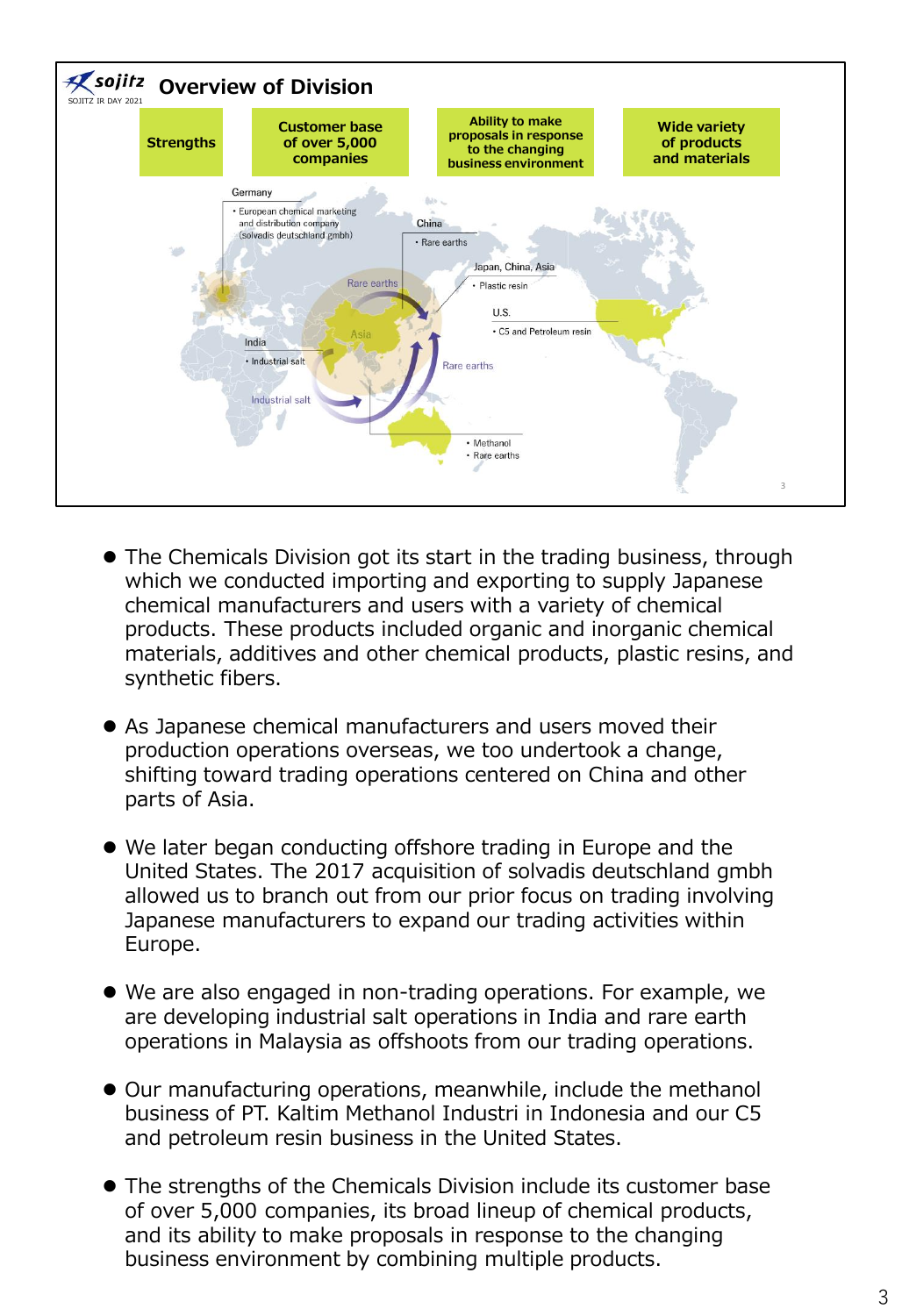

- Profit for the year for the Chemicals Division remained around ¥9.0 billion over the five years leading up to the year ended March 31, 2021, when we were impacted by the COVID-19 pandemic. Between 60% and 70% of our profits come from trading while the remaining 30% to 40% is generated by the methanol and C5 and petroleum resin businesses.
- ⚫ Return on assets for the division tends to be about 3% while cash return on invested capital is usually around 7%.
- As for the year ending March 31, 2022, we project strong conditions in the methanol market together with robust plastic resin transactions. We therefore look to pursue substantial growth in earnings that even surpasses the previously raised forecast for this fiscal year.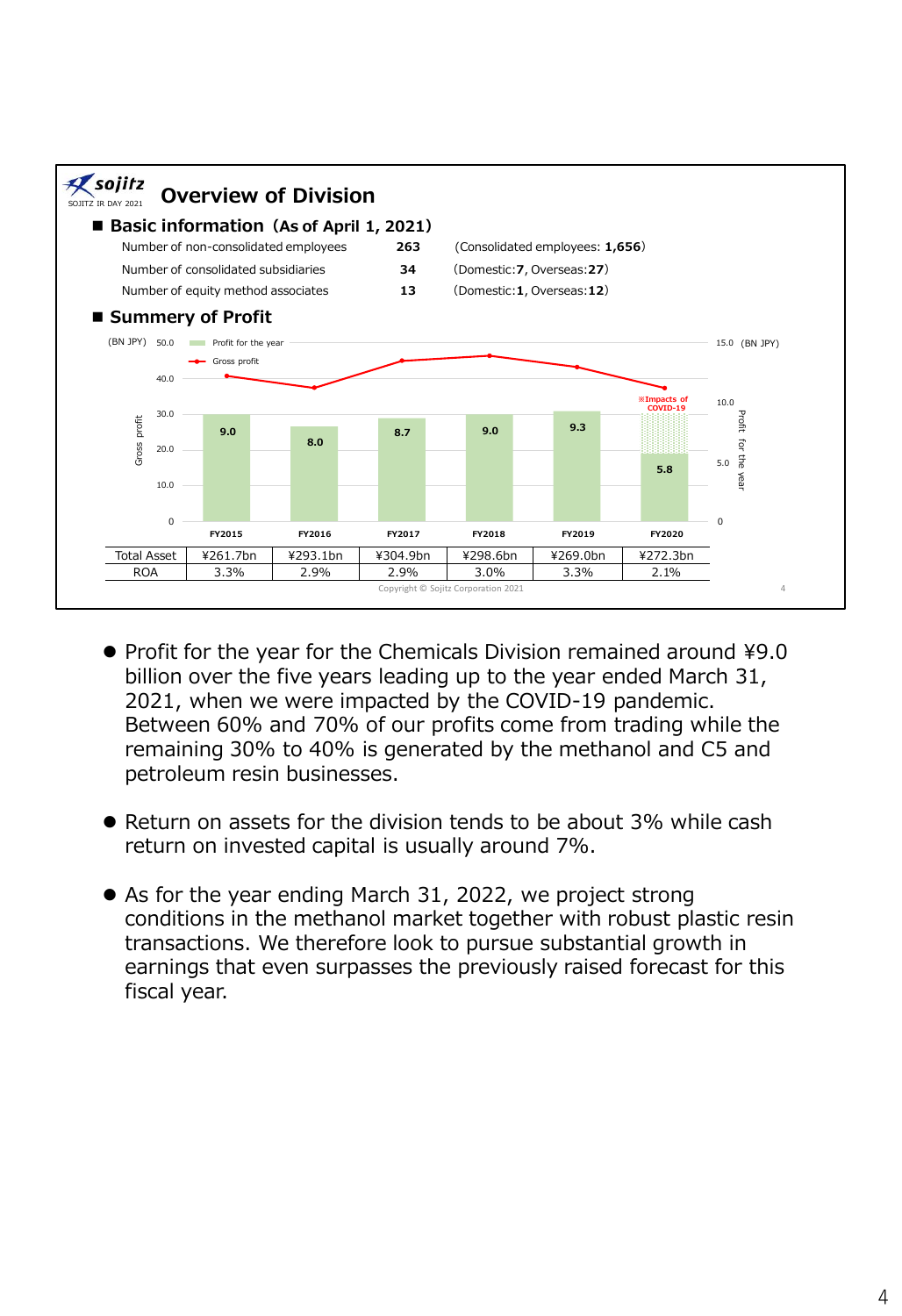

⚫ One of the goals of the Chemicals Division will be expanding operations in existing business areas to generate stable earnings. We believe that our fundamental earnings capacity is around ¥10.0 billion.

# **【Existing Businesses】**

A major focus going forward will be our ability to grow our methanol, plastic resins, rare earths, and functional materials businesses.

# ⚫ **Methanol**

In our methanol business, we are examining the option of developing new methanol and ammonia operations in Indonesia while also looking at the possibility of entering into the green ammonia and green methanol fields in order to accommodate the trend toward decarbonization.

# ⚫ **Plastic Resins**

We are currently working with Pla Matels Corporation, which was converted into a wholly owned subsidiary of Sojitz in the year ended March 31, 2021, to determine focus areas and otherwise optimize our organizational structures.

Meanwhile, we look to engage in strategic forays in the areas of bio resins and recycled plastics.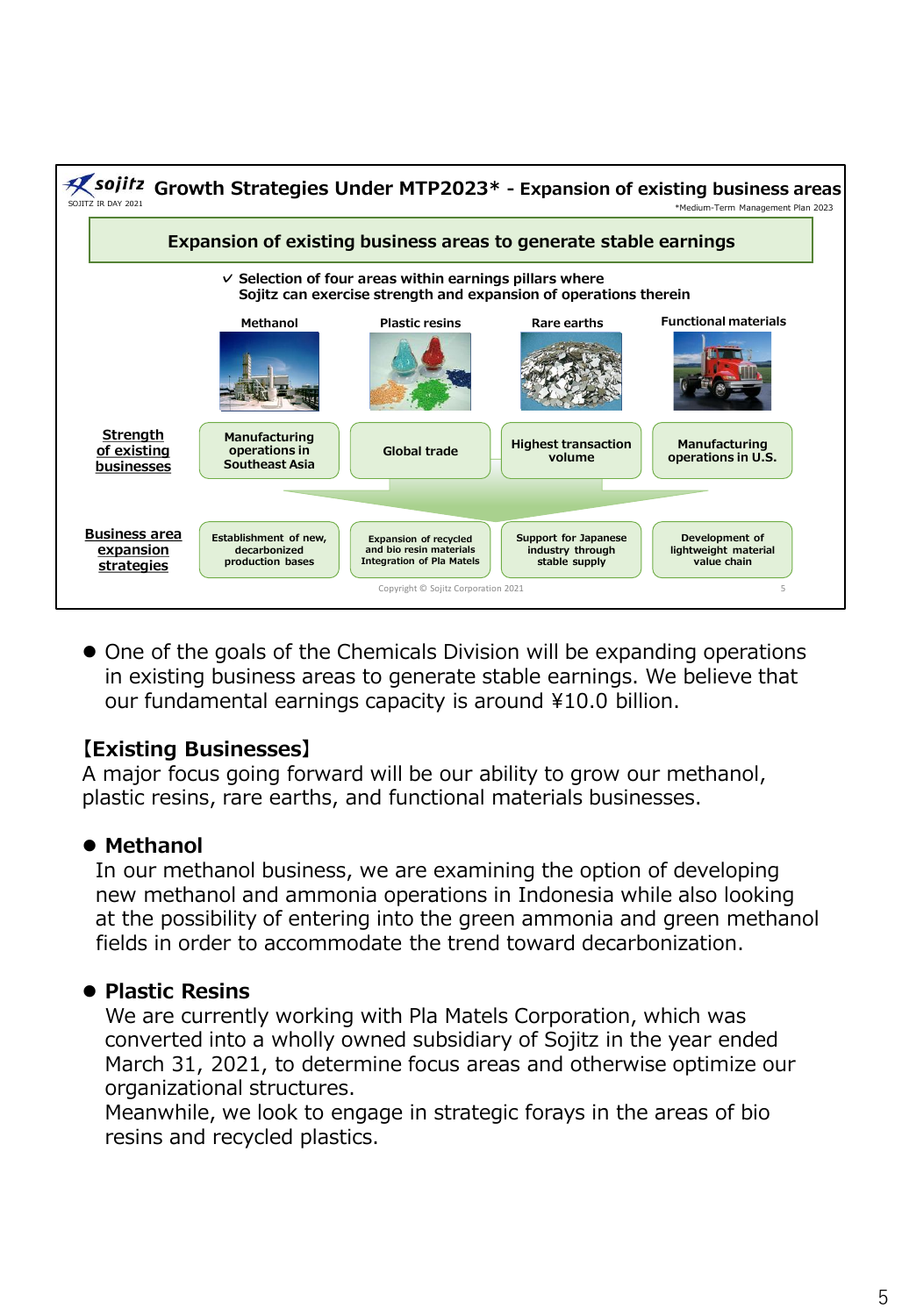### ⚫ **Rare Earths**

The Chemicals Division deals in rare, valuable materials that are used for applications such as magnets in automobiles. We are branching out from our existing assets, which are a subject of attention in light of security issues pertaining to assets outside China amid the recent friction with the United States. Specific initiatives include new undertakings with Lynas Corporation Limited being advanced in Malaysia. We are also examining possibilities for bolstering our range of supply sources outside of China.

# ⚫ **Functional Materials (U.S. C5 and Petroleum Resin Business)**

We look to develop applications for our functional material products other than those for the engine hoods of a large trucks. Our products feature low weight coupled with superior durability, and we are taking advantage of these features to develop lighter materials for use in electric vehicles and battery-powered automobiles.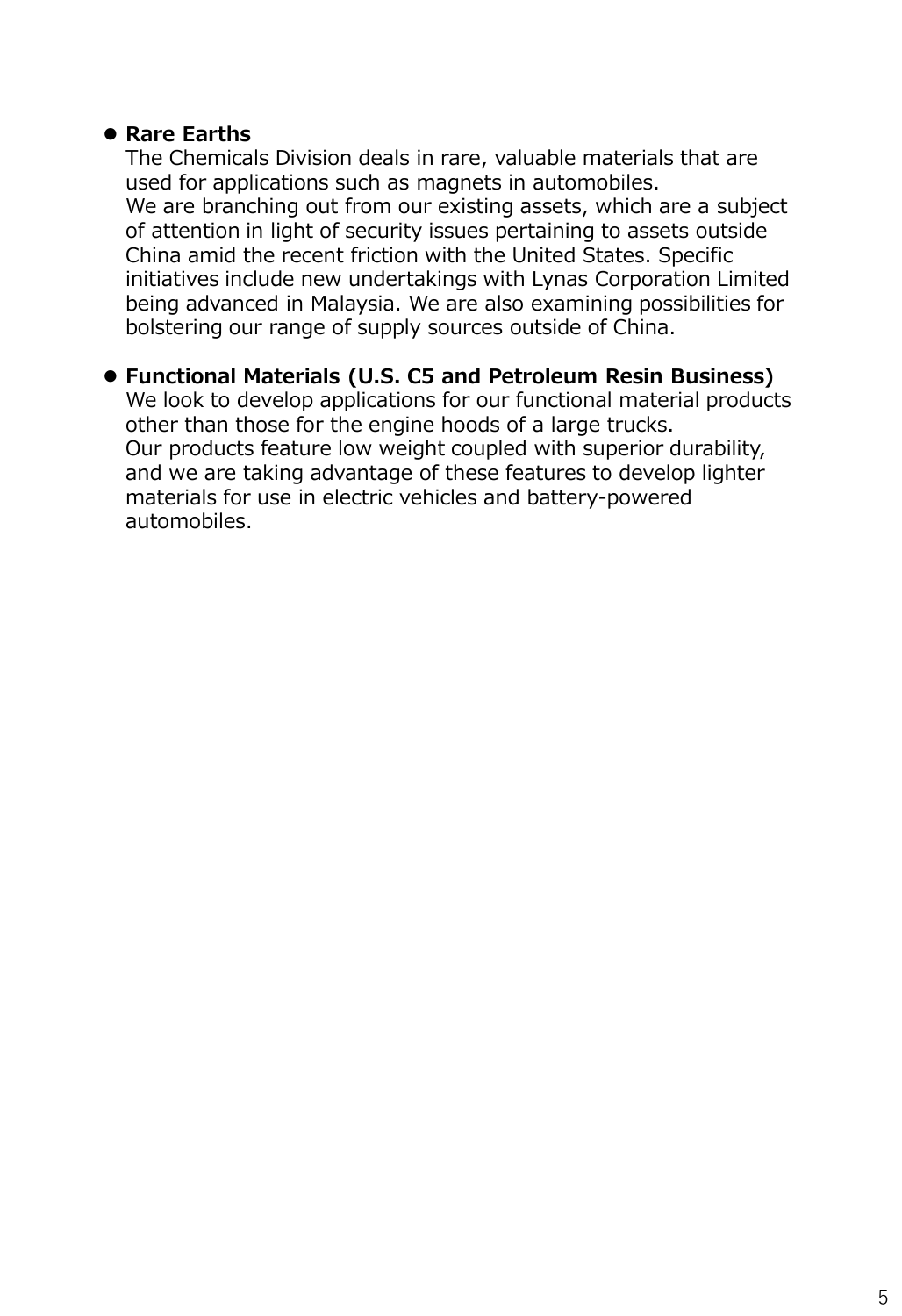

● The Environment & Life Science Department was established in April 2021 to facilitate our forays into new and strategic areas. This division will be our vessel for exploring the environmental and life science fields.

### **【Biochemicals Business】**

- ⚫ Our biochemicals business is primarily focused on fermentation and bio synthesis process technologies, but the number of such technologies that have been commercialized is still low. We are also envisioning the development of biorefineries in the future through our investments in Green Earth Institute Co., Ltd., and Bacchus Bio innovation Co., Ltd.
- ⚫ In addition, the Chemicals Division is engaged in eco-friendly chemical and resin operations together with Brazil's Braskem S.A., the largest olefin resin manufacturer in the Americas. Moreover, Sojitz has a decade-long sales alliance with this company in the area of green polyethylene.

# **【Recycling Business】**

### ⚫ **Material Recycling**

Our material recycling business is still rather small, a situation that presents challenges given the fact that the market is already populated by established resource recovery companies. The Chemicals Division will thus be looking to capitalize on the strength that is its relationships with promising customers to target areas in which we can expect sufficient growth from using the names of customers that are appealing to the market.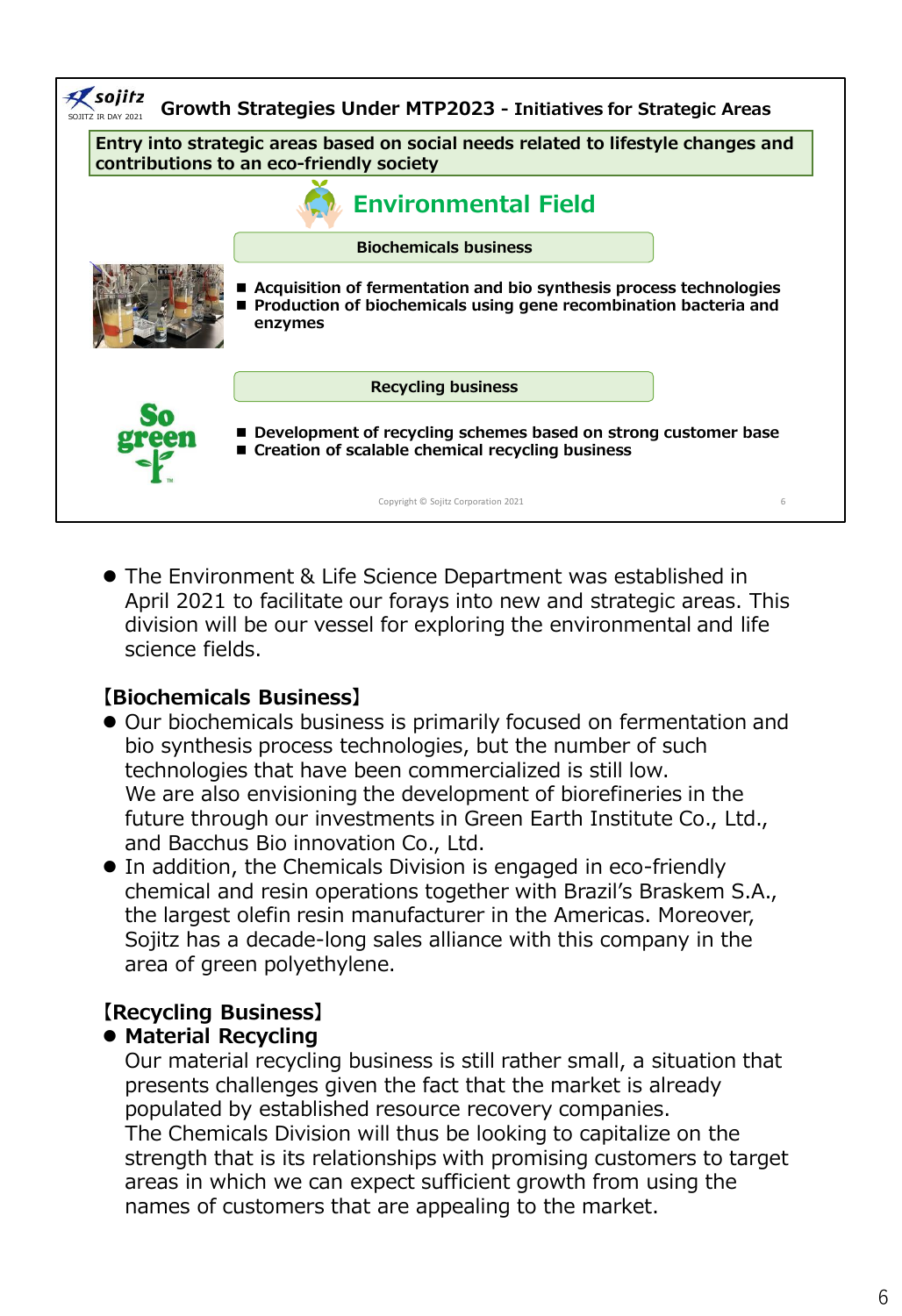## ⚫ **Chemical Recycling**

Our chemical recycling business differs from our material recycling business in that we are positioned to pursue growth in the scale of our operations by taking advantage of our existing facilities. This position was further cemented by our investment in JEPLAN, Inc., a company that boasts proprietary chemical recycling technologies, in the year ended March 31, 2021.

There are a lot of companies involved in the waste plastic recycling business. However, Sojitz's business is differentiated from those of these other business operators in that we have develop our recycling business by utilizing biochemicals produced from uneatable biproducts like bagasse and other materials left over when making sugar and oil from organic materials. We have adopted this approach based on the belief that it will contribute to the creation of circular economies.

One specific offering is sustainable aviation fuel, which we are providing jointly with the Aerospace & Transportation Project Division.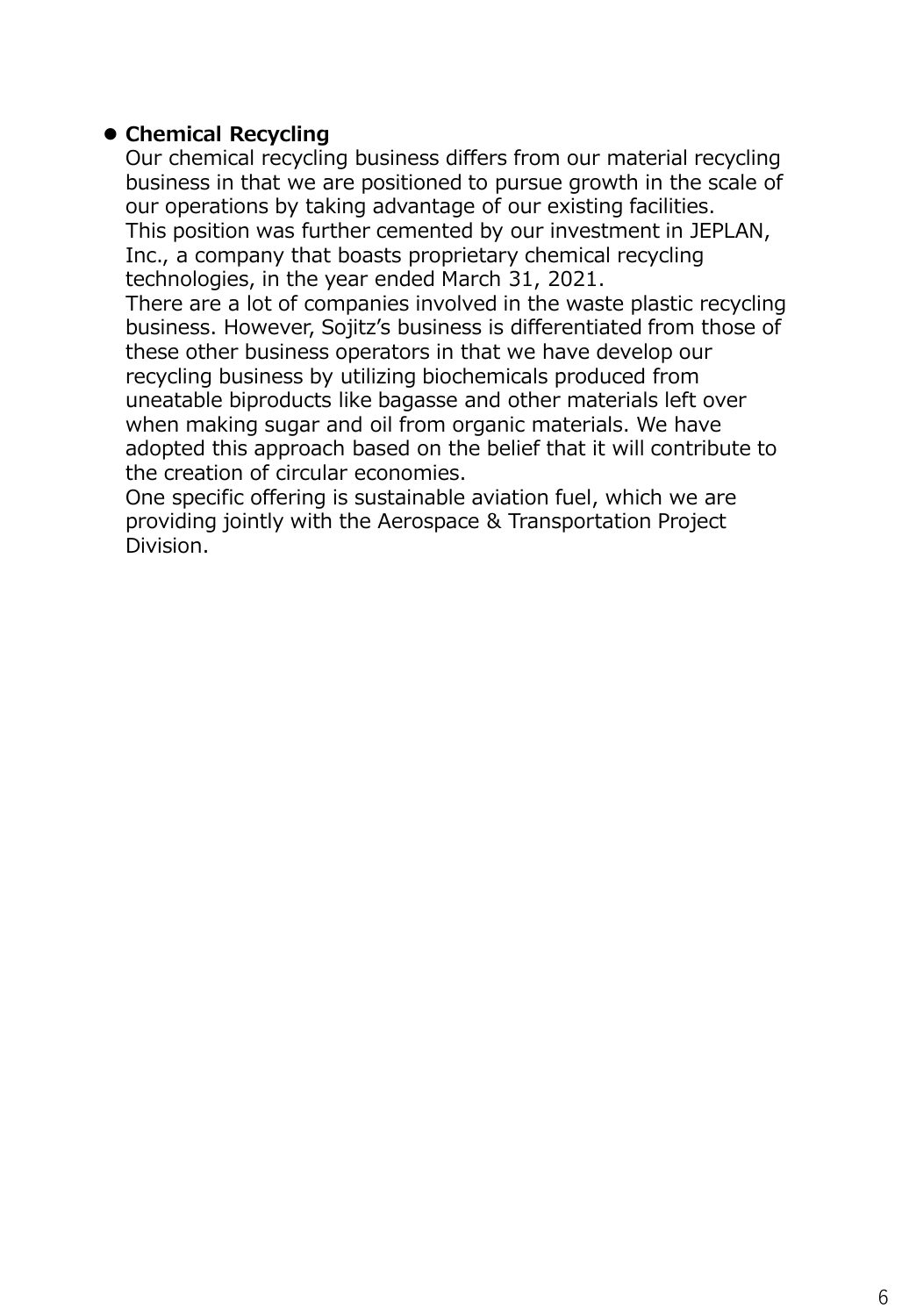

# **【Foods with Functional Claims and Materials Business】**

- ⚫ The Chemicals Division has formed relations with numerous material manufacturers by providing them with organic raw materials.
- We therefore look to leverage the material and product development capabilities of such manufacturers to serve the market.
- ⚫ We aim to deploy the products of material manufacturers in downstream areas by partnering with companies that have established marketing channels and that seek to become brand operators.
- ⚫ The market for foods with functional claims is highly competitive. Accordingly, we plan to limit our focus to growth markets related to adult and lifestyle diseases.
- ⚫ Our first target will be the Japanese market. Operations in this market will be grown while we also survey the developed U.S. market.

### **【Medicine and Peripheral Medical Business】**

- The Chemicals Division is moving forward with M&A transactions together with companies that develop and manufacture products used in health examinations and diagnoses. We are currently discussing M&A transactions with partners also engaged in the medicine and peripheral medical business.
- ⚫ This business will first be developed in Japan. Looking ahead, we are also considering possible expansion into Southeast Asia, where income levels are rising and the middle class is growing.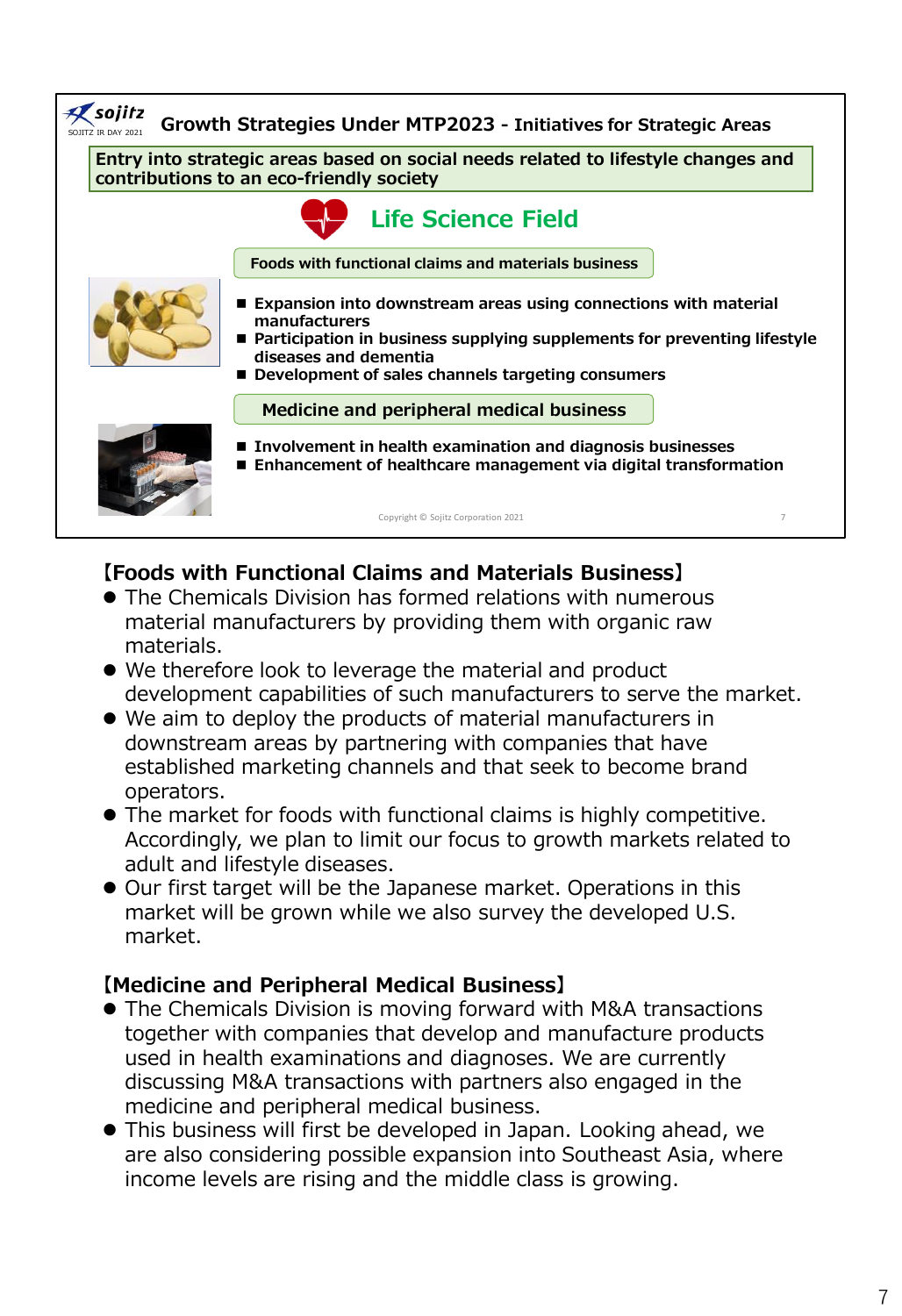

# **【Existing Businesses】**

- ⚫ The forecast for the profit for the year in the Chemicals Division in the year ending March 31, 2022, is ¥12.0 billion. This level of performance will be achieved thanks to the tight supply and demand balance and the consistently high prices that are a result of the COVID-19 pandemic.
- ⚫ Market conditions are expected to return to normal in the year ending March 31, 2023. We also anticipate inflation and other operating environment changes as a result of the market currently being in a so-called supercycle period. Accordingly, we will likely be unable to avoid declines in the earnings of existing businesses.
- ⚫ Going forward, we will look to grow earnings above the level of our fundamental earnings capacity of ¥10.0 billion by reviewing underperforming transactions, focus areas, and product lineups and by improving operational efficiency through digitization.

# **【New Businesses】**

- ⚫ In our life science field, we will seek to achieve a position of profitability during the period of the current medium-term management plan through M&A transactions conducted primarily in health examination divisions.
- ⚫ Meanwhile, we will reinforce operations in areas of expertise by generating synergies with Pla Matels in the plastic resin field and by producing profits from our petroleum resin business in the United States through new initiatives and growth.
- ⚫ Our target for the profit for the year in the year ending March 31, 2031, is ¥20.0 billion. We will work toward this target by growing earnings in existing businesses and complementing these earnings with earnings from new businesses in environmental, methanol, and rare earth fields.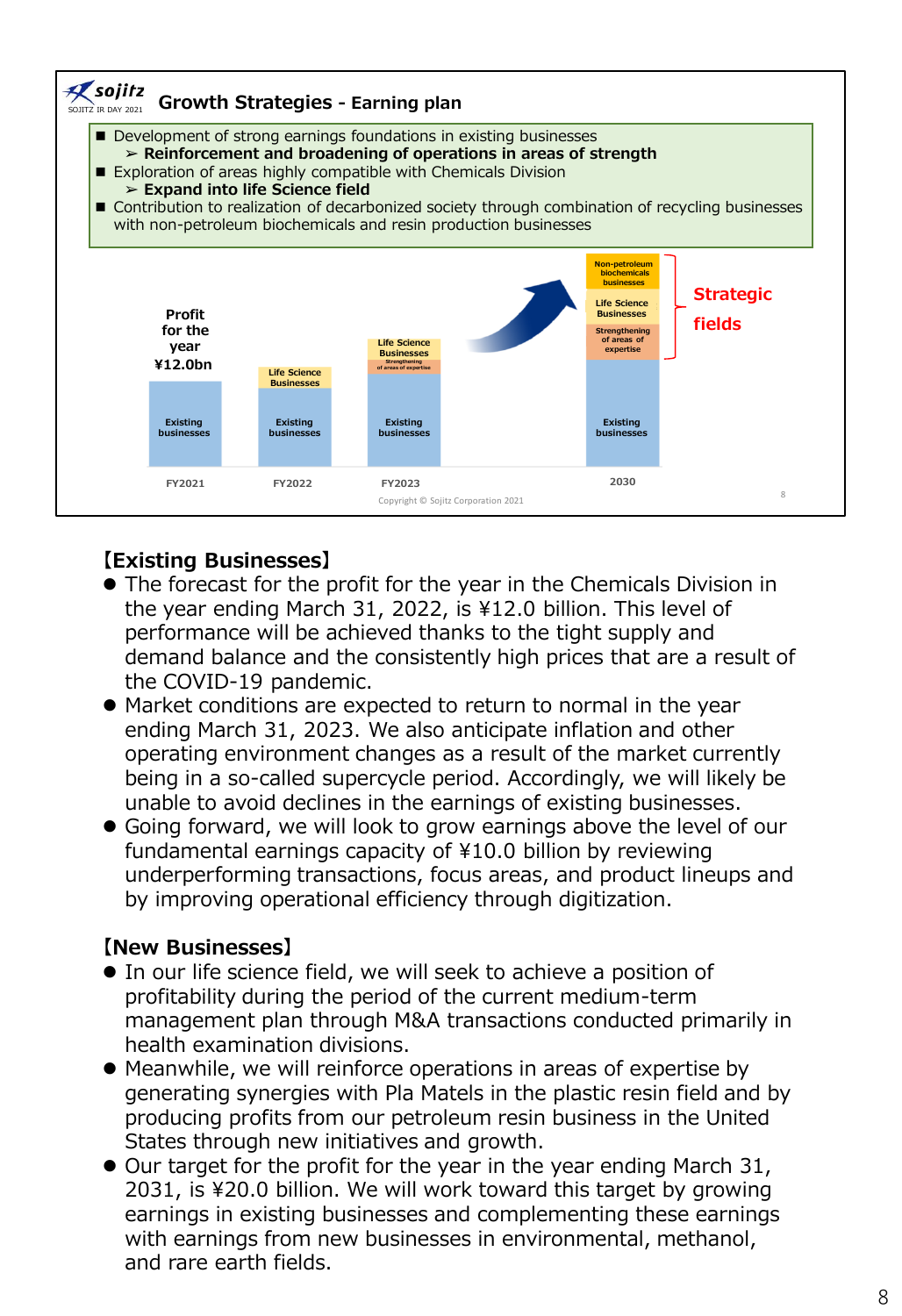

- If we limit ourselves to our current trading operations, we risk becoming overly focused on existing customers, which could result in the deterioration of our business functions and a severely lacking ability to implement our strategies.
- ⚫ Leveraging our vast customer base and product lineup to move beyond simple trading and advance businesses that accurately respond to business environment changes and industry trends will require us to develop autonomous human resources proficient at proposal-based thinking.
- ⚫ To facilitate the development of such human resources, we began arranging one-on-one meetings between section managers and the members of their sections as well as between general managers and section managers in the year ending March 31, 2022. Through these meetings, we hope to provide a forum that goes beyond onesided performance reviews from supervisors to encourage section members to think on their own. We thereby aim to foster higherquality communication and build up thinking skills to bolster employees' ability to develop proposals and plans.
- ⚫ These efforts will be carried out on an ongoing basis in order to enhance organizational capabilities in a manner that ensures success in strategic fields.